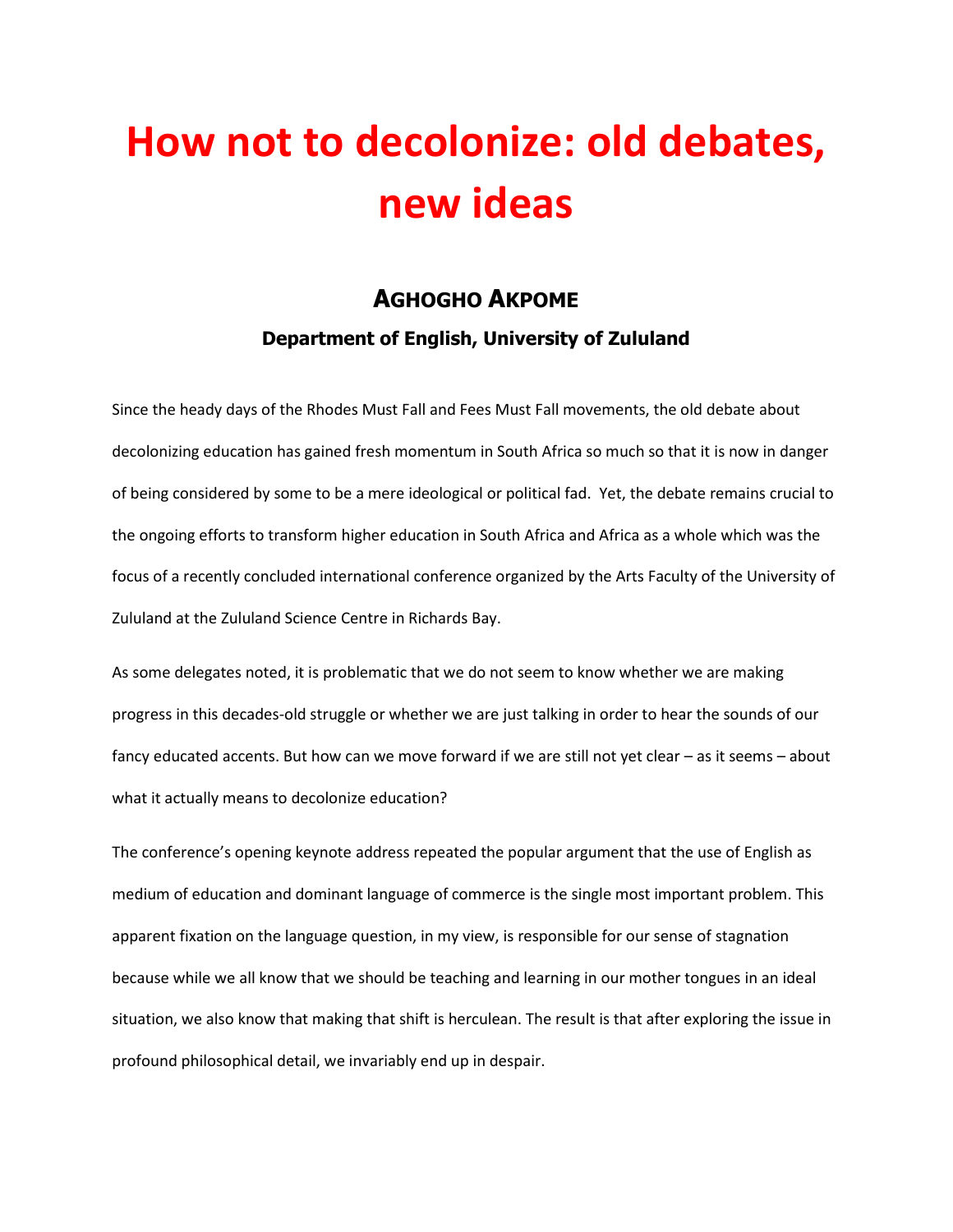But there could very well be a way out of our apparent neurosis. While we all agree that the imposition of foreign languages played a major role in colonization, it is important to note that colonization as a complex system of political, economic, social and cultural domination goes far beyond language. We also need to remember that the power of neo-colonization today resides far more in its psychological effects than on its apparent material manifestations.

In other words, to be colonized is not so much to associate with what is considered to be Western culture and language. Rather, it is in the belief – whether expressed consciously or not – that indigenous ideas, cultures, languages and knowledge systems are inherently inferior to those of the West. It is my view that if we do not confront this problematic mindset, the decolonization project will never succeed even if we succeed in making local languages our major mediums of education and commerce.

Indeed, we know of Africans with very high levels of Western education and fluency in European languages who, incidentally, have been in the forefront of decolonization over the decades. In this regard, people like Chinua Achebe, Franz Fanon, Eskia Mphahlele, Steve Biko and Ngugi wa Thing'o quickly come to mind. There are also, arguably, many Africans who do not speak English but who still perceive Western cultures to be intrinsically superior to indigenous cultures, due perhaps to their having been at the receiving end of centuries of domination. There are also those who seem to have believed the colonial lies that Africa has contributed either too little or nothing to global human development and that indigenous African knowledge systems and cultures are incompatible with modernity. As long as such negative ideas and attitudes persist, the decolonization project will remain stalled regardless of what language is used to teach, learn and trade.

This is where radical and incremental revisions of the curriculum, especially in disciplines such as philosophy, history, literature and politics, become far more urgent and imperative than, for example, the drawn-out project of making indigenous languages sole mediums of education. It is actually